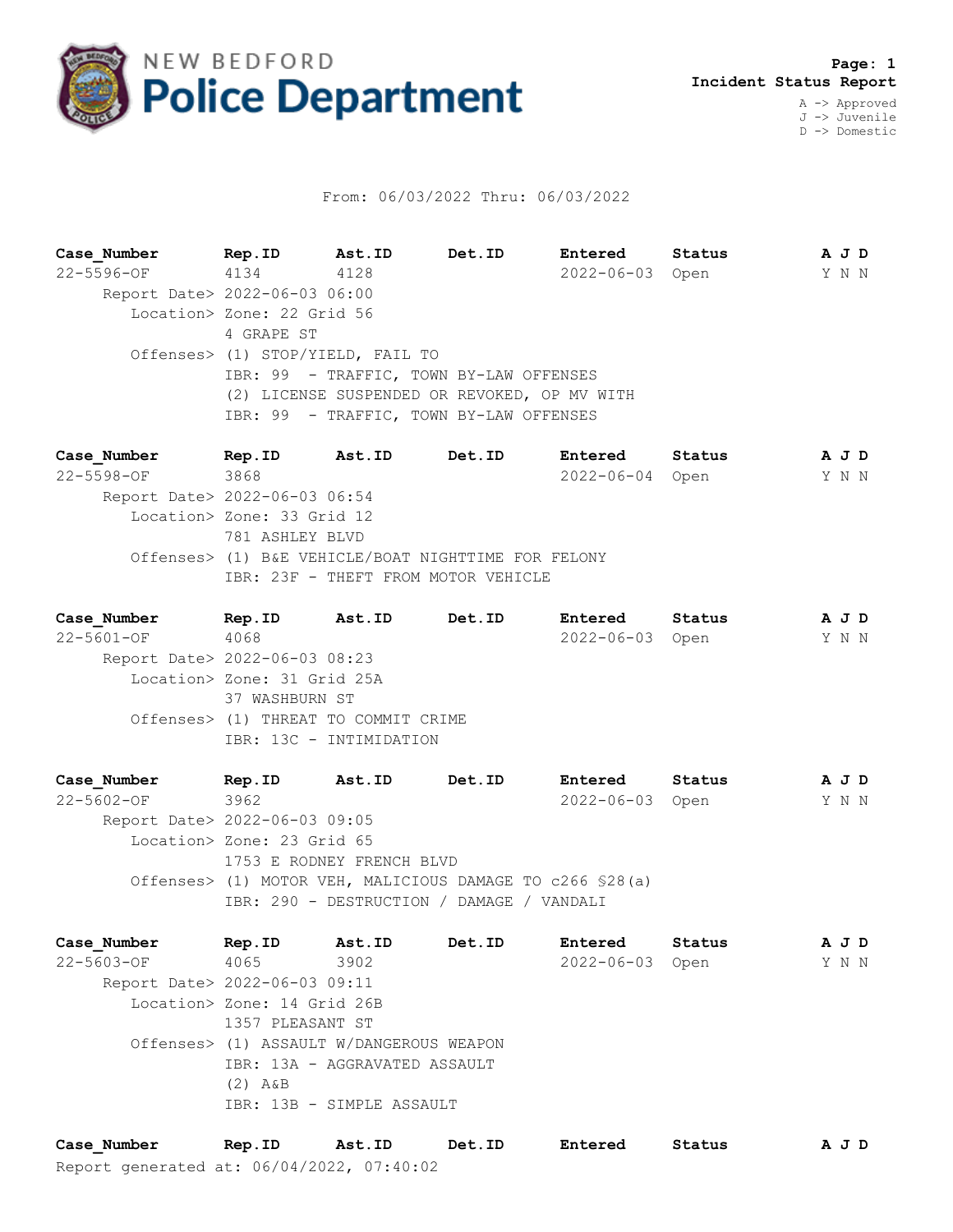

 **Page: 2 Incident Status Report**

> A -> Approved J -> Juvenile D -> Domestic

22-5604-OF 3962 2022-06-03 Open Y N N Report Date> 2022-06-03 10:22 Location> Zone: 23 Grid 64 59 ROOSEVELT ST Offenses> (1) ILLEGALLY ATTACH PLATES IBR: 99 - TRAFFIC, TOWN BY-LAW OFFENSES (2) ALLOW UNREGISTERED M/V ON PUBLIC WAY IBR: 99 - TRAFFIC, TOWN BY-LAW OFFENSES (3) UNINSURED MOTOR VEHICLE IBR: 99 - TRAFFIC, TOWN BY-LAW OFFENSES

**Case\_Number Rep.ID Ast.ID Det.ID Entered Status A J D** 22-5611-OF 4068 2022-06-03 Open Y N N Report Date> 2022-06-03 11:51 Location> Zone: 31 Grid 24 103 SAWYER ST Offenses> (1) TRESPASS IBR: 90J - TRESPASS OF REAL PROPERTY (2) TRASH, DUMP FROM MV +7 CU FT IBR: 90Z - ALL OTHER OFFENSES

**Case\_Number Rep.ID Ast.ID Det.ID Entered Status A J D** 22-5625-OF 4058 2022-06-03 Open Y N N Report Date> 2022-06-03 15:32 Location> Zone: 12 Grid 47B 101 PAGE ST Offenses> (1) PRESCRIPTION, WRITE IMPROPER IBR: 90Z - ALL OTHER OFFENSES

**Case\_Number Rep.ID Ast.ID Det.ID Entered Status A J D** 22-5628-OF 4094 2022-06-03 Open Y N N Report Date> 2022-06-03 15:36 Location> Zone: 13 Grid 30B 1145 KEMPTON ST Offenses> (1) PRESCRIPTION, UTTER FALSE IBR: 35A - DRUG / NARCOTIC VIOLATIONS

**Case\_Number Rep.ID Ast.ID Det.ID Entered Status A J D** 22-5630-OF 3799 2022-06-03 Open N N N Report Date> 2022-06-03 17:35 Location> Zone: 34 Grid 4 3278 ACUSHNET AVE Offenses> (1) HARASSMENT, CRIMINAL IBR: 90Z - ALL OTHER OFFENSES (2) THREAT TO COMMIT CRIME IBR: 13C - INTIMIDATION

| Case Number | Rep.ID | Ast.ID | Det.ID | Entered         | Status | AJD   |  |  |
|-------------|--------|--------|--------|-----------------|--------|-------|--|--|
| 22-5631-OF  | 4053   | 4081   |        | 2022-06-03 Open |        | Y N N |  |  |

Report generated at: 06/04/2022, 07:40:02